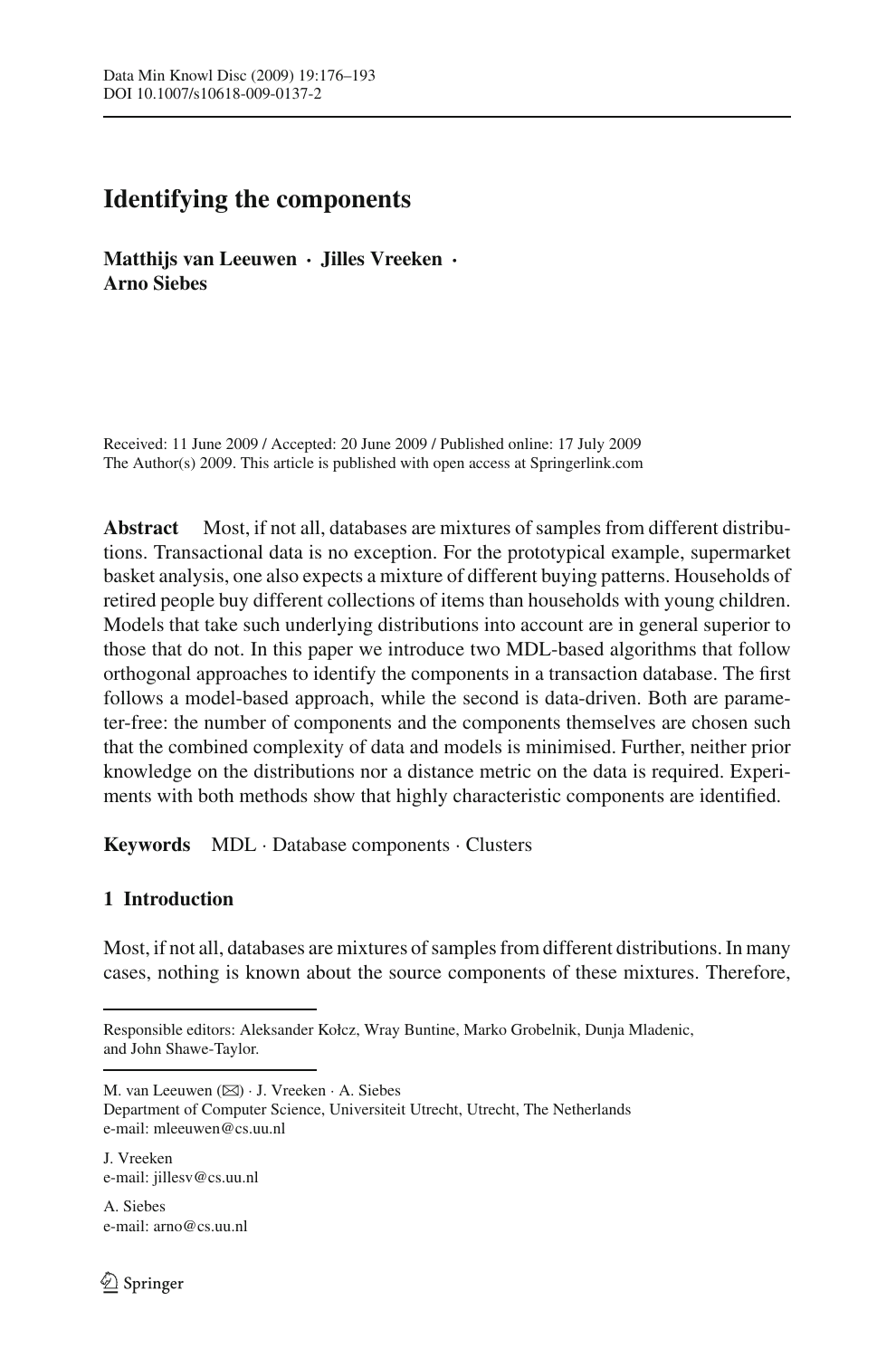many methods that induce models regard a database as sampled from a single data distribution. While this greatly simplifies matters, it has the disadvantage that it results in suboptimal models.

Models that do take into account that databases actually are sampled from mixtures of distributions are often superior to those that do not, independent of whether this is modelled explicitly or implicitly. A well-known example of explicit modelling is mixture modelling [\(Titterington et al. 1985](#page-17-0)). This statistical approach models data by finding combinations of several well-known distributions (e.g., Gaussian or Bernoulli) that are assumed to underlie the data.

Boosting algorithms [\(Freund and Schapire 1997\)](#page-16-0) are a good example of implicit modelling of multiple underlying distributions. The principle is that a set of weak learners can together form a single strong learner. Each separate learner can adapt to a specific part of the data, implicitly allowing for modelling of multiple distributions.

Transaction databases are no different with regard to data distribution. As an illustrative example, consider supermarket basket analysis. One also expects a mixture of different buying patterns: different groups of people buy different collections of items, although overlap may exist. By extracting both the groups of people and their corresponding buying patterns, a company can learn a lot about its customers.

Part of this problem is addressed by clustering algorithms, as these group data points together, often based on some distance metric. However, since we do not know upfront what distinguishes the different groups, it is hard to define the appropriate distance metric. Furthermore, clustering algorithms such as *k*-means [\(MacQueen 1967\)](#page-17-1) only find the groups of people and do not give any insight in their corresponding buying behaviours. The only exception is bi-clustering [\(Pensa et al. 2005](#page-17-2)), however, this approach imposes strong restrictions on the possible clusters.

Frequent item set mining, on the other hand, does give insight into what items customers tend to buy together, e.g., the (in) famous *Beer* and *Nappies* example. But, not all customers tend to buy *Nappies* with their *Beer* and standard frequent set mining does not distinguish groups of people. Clearly, knowing several groups that collectively form the client base as well as their buying patterns would provide more insight. So, the question is: can we find these groups and their buying behaviour? That is, we want to partition the database *db* in sub-databases  $db_1, \ldots, db_k$  such that

- the buying behaviour of each  $db_i$  is different from all  $db_j$  (with  $j \neq i$ ), and
- each  $db_i$  itself is homogeneous with regard to buying behaviour.

But, what does "different buying behaviour" mean? It certainly does not mean that the different groups should buy completely different sets of items. Also, it does not mean that these groups cannot have common frequent item sets. Rather, it means that the *characteristics* of the sampled distributions are different. This may seem like a play of words, but it is not. Sampled distributions of transaction data can be characterised precisely through the use of *code tables*.

In [Siebes et al.](#page-17-3) [\(2006\)](#page-17-3) we introduced the KRIMP algorithm.<sup>[1](#page-1-0)</sup> This MDL-based algorithm picks a few descriptive frequent item sets that compress the data well. These

<span id="page-1-0"></span><sup>1</sup> Although, not yet by that name.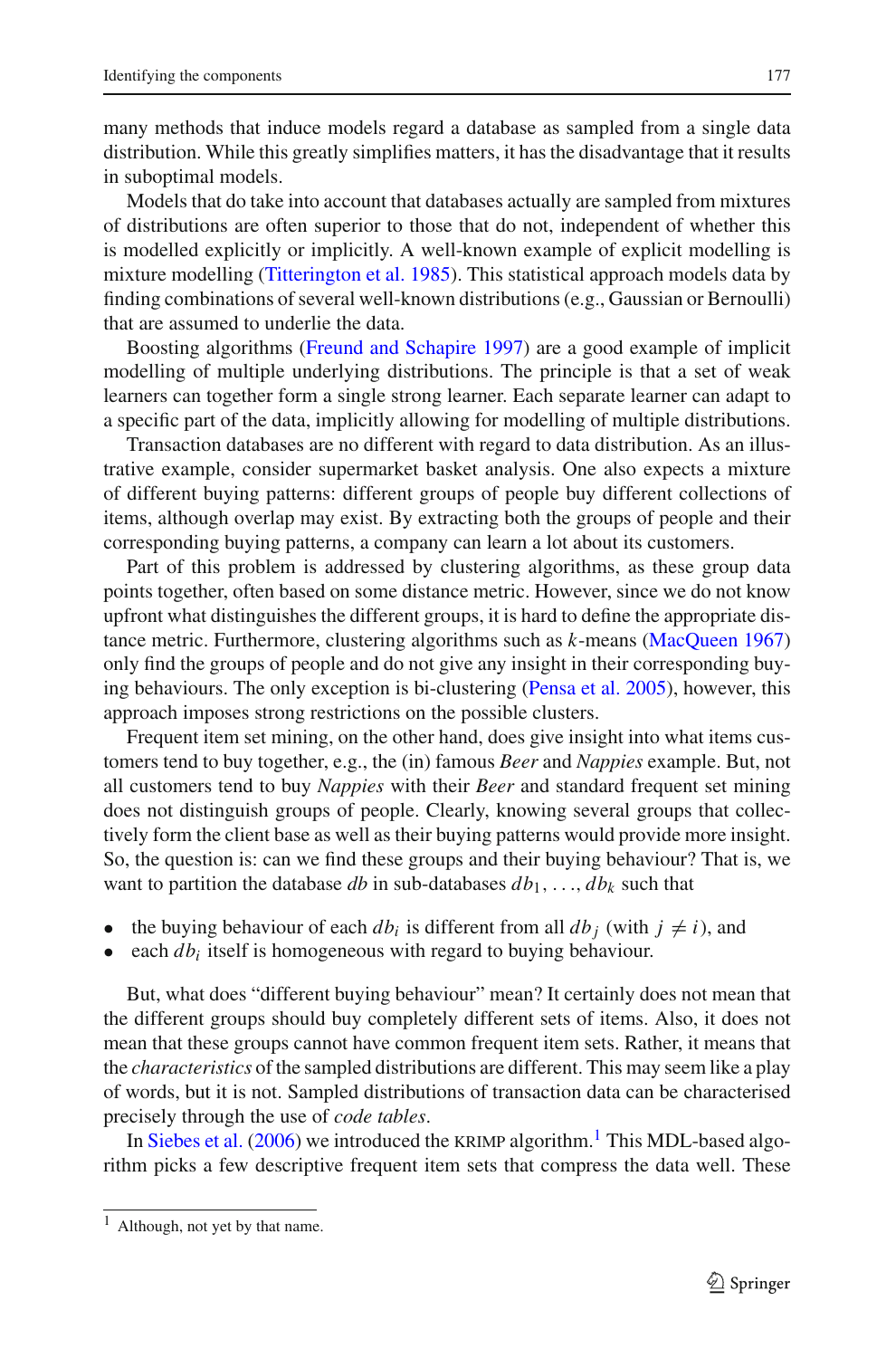item sets are selected from the gigantic number of frequent item sets that are produced at low *minsup* settings; reductions of up to 7 orders of magnitude are attained. In subsequent research it has been shown that these small sets (or better, the *code tables* they come from; see Sect. [2.2\)](#page-3-0) characterise the sampled distribution of the underlying database very well. More in particular, [van Leeuwen et al.](#page-17-4) [\(2006](#page-17-4)) shows how these code tables naturally induce good classifiers. In [Vreeken et al.](#page-17-5) [\(2007\)](#page-17-5) it is shown that the code tables also induce a dissimilarity measure on transaction databases over the same set of items. In Sect. [3](#page-5-0) we will give a brief introduction to krimp.

We use code tables and MDL to formalise our problem statement. That is: find a partitioning of the database such that the total compressed size of the components is minimised. This problem statement agrees with the compression perspective on data mining as recently positioned by Faloutsos and Megalooikonomou [\(2007](#page-16-1)).

We propose two orthogonal methods to solve the problem at hand. The first method is based on the assumption that krimp implicitly models all underlying distributions in a single code table. If this is the case, it should be possible to extract these and model them explicitly. We propose an algorithm to this end that optimises the compressed total size by specialising copies of the original compressor to the different partial distributions of the data.

Throughout our research we observed [\(van Leeuwen et al. 2006](#page-17-4)) that by partitioning a database, e.g., on class label, compressors are obtained that encode transactions from their 'native' distribution shortest. This observation suggests an iterative algorithm that resembles *k*-means: without any prior knowledge, randomly split the data in a fixed number of parts, induce a compressor for each and re-assign each transaction to the compressor that encodes it shortest, etcetera. This scheme is very generic and could also be easily used with other types of data and compressors. Here, as we are concerned with transaction data, we employ krimp as compressor.

Both algorithms are implemented and evaluated on basis of total compressed sizes and component purity, but we also look at (dis)similarities between the components and the code tables. The results show that both our orthogonal methods identify the components of the database, without parameters: the optimal number of components is determined by MDL. Visual inspection confirms that characteristic decompositions are identified.

## **2 Problem statement**

#### 2.1 Preliminaries

As usual in (frequent) item set mining [\(Han et al. 2000\)](#page-16-2) we assume a set of items *I*. A *transaction t* is simply a set of items, i.e.,  $t \subseteq \mathcal{I}$ . A database *db* is a bag of transactions.

The patterns we are interested in are called *item sets*. Again, an item set *I* is simply a set of items, i.e,  $I \subseteq I$ . An item set *I occurs* in a transaction *t* iff  $I \subseteq I$ . The *support* of an item set *I* in database *db* is denoted by  $\sup_{d} (I) = |\{t \in db | I \subseteq t\}|$ .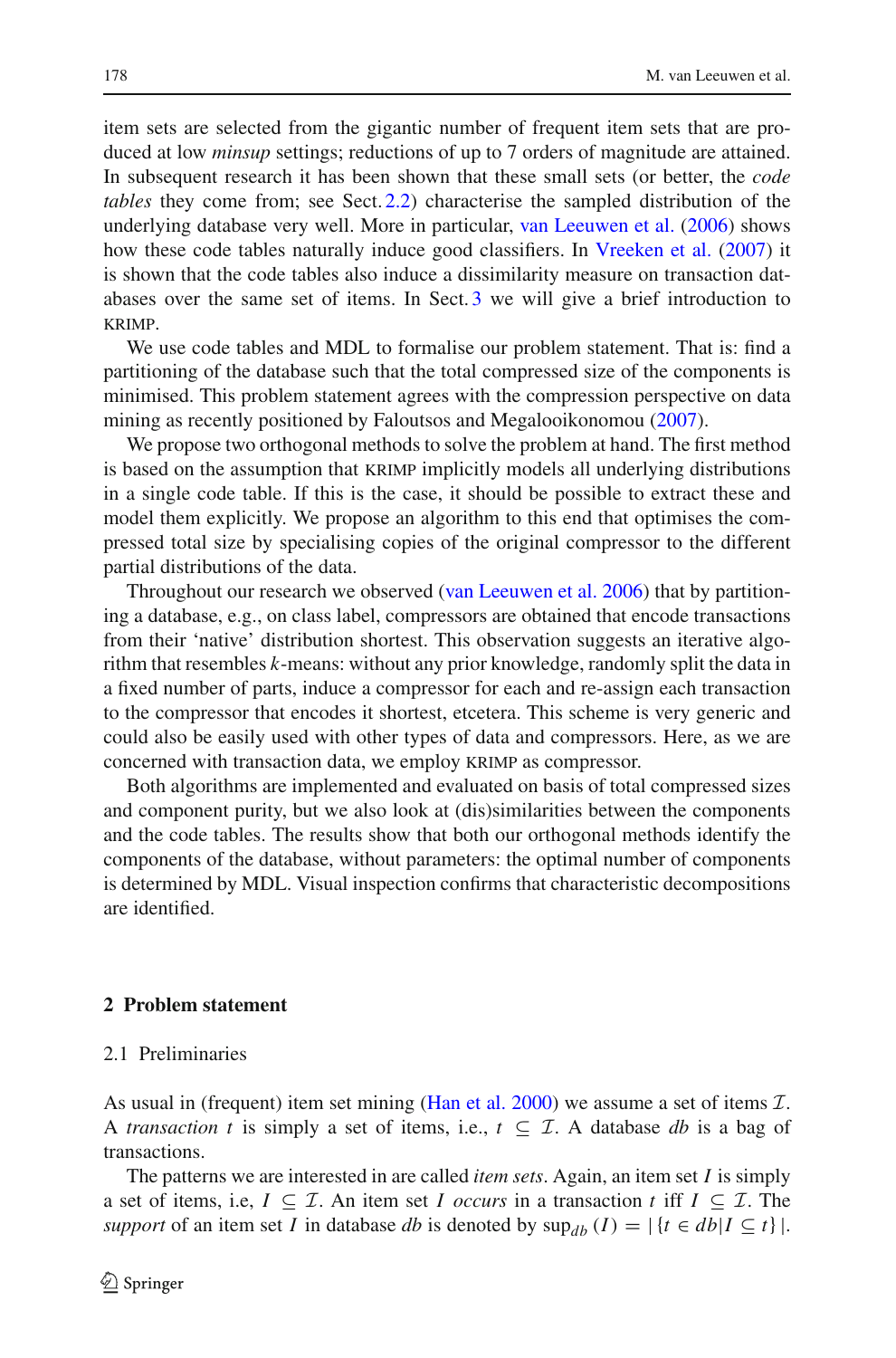For a given minimum support threshold *minsup*, an item set *I* is called *frequent* if its support exceeds *minsup* on *db*, i.e.,  $\sup_{d} (I) \geq minsup$ .

# <span id="page-3-0"></span>2.2 MDL for item sets

MDL (minimum description length; [Grünwald 2005\)](#page-16-3) is a practical version of Kolmogorov Complexity [\(Li and Vitányi 1993\)](#page-16-4). Both embrace the slogan *Induction by Compression*. For MDL, this principle can be roughly described as follows.

Given a set of models  $H$ , the best model  $H \in \mathcal{H}$  is the one that minimises

$$
L(H) + L(D|H),
$$

in which

- $L(H)$  is the length, in bits, of the description of  $H$ , and
- $L(D|H)$  is the length, in bits, of the description of the data encoded with  $H$ .

In order to use this principle for our problem statement, we need to define our collection of models and how to encode the data with such a model. Moreover, we need to determine how many bits are necessary to encode a model and how many are necessary for it to encode the data.

The remainder of this subsection is taken mostly taken from [Siebes et al.](#page-17-3) [\(2006\)](#page-17-3) and provided here for the convenience of the reader. We use (sets of) *code tables* as our models. Such a code table is defined as follows.

**Definition 1** *Let I be a set of items and C a set of code words. A code table CT for I and C is a two column table such that:*

- *1. The first column contains item sets over I , this column contains at least all singleton item sets. Elements are ordered descending on (1) length, (2) support and (3) lexicographically.*
- *2. The second column contains elements from C , such that each element of C occurs at most once.*

*An item set*  $I \in \mathcal{P}(\mathcal{I})$  *occurs in CT, denoted by*  $I \in \mathcal{C}T$  *iff I occurs in the first column of CT, similarly for a code C*  $\in$  *C. For I*  $\in$  *CT, code* $_{CT}(I)$  *denotes its code, i.e., the corresponding element in the second column.*

To encode a transaction *t* from database *db* over *I* with code table *CT*, we use the cover algorithm from [Siebes et al.](#page-17-3) [\(2006\)](#page-17-3) given in Algorith[m1.](#page-4-0) Its parameters are a code table *CT* and a transaction *t*, the result is a disjoint set of elements of *CT* that cover *t*. Note that cover is a well-defined function on any code table *CT* and any transaction *t*, since *CT* contains at least the singletons.

To encode database *db*, we simply replace each transaction  $t \in db$  by the codes of the item sets in its cover:  $t \to \{\text{code}_{CT}(I) | I \in \text{Cover}(CT, t)\}\)$ . Note that to ensure that we can decode an encoded database uniquely we assume that *C* is a *prefix code*.

Since MDL is concerned with the best compression, the codes in *CT* should be chosen such that the most often used code has the shortest length. That is, we use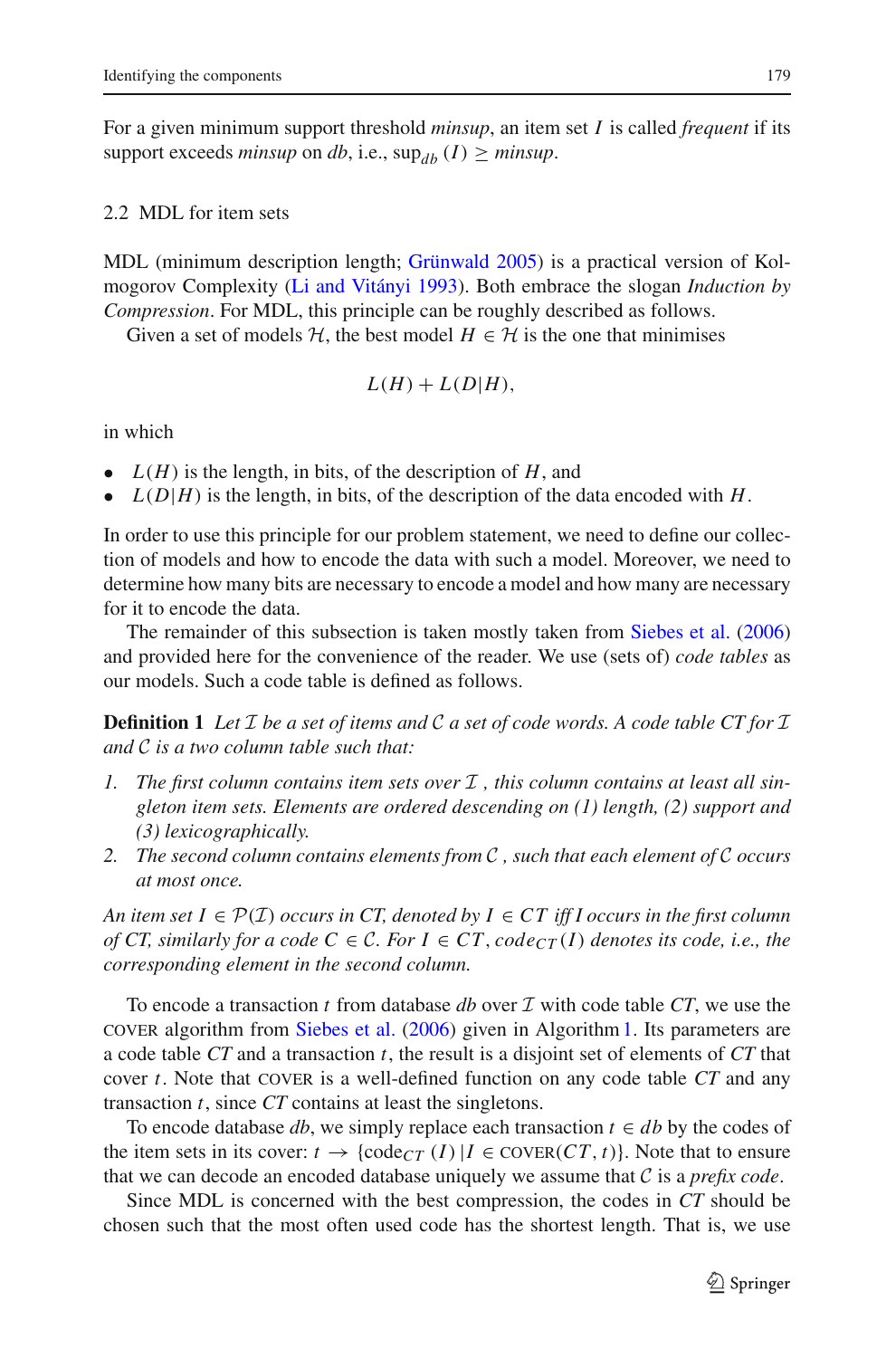#### **Algorithm 1** Cover

 $Cover(CT, t)$ 1 *S* := first element *I*  $\in$  *CT* for which *I*  $\subseteq$  *t* 2 if  $t \setminus S = \emptyset$ 3 then  $Res := \{S\}$ 4 else  $Res := \{S\} \cup \text{CoverR}(CT, t \setminus S)$ 5 return *Res*

<span id="page-4-0"></span>an optimal prefix code, i.e., for which the Shannon entropy provides us the optimal lengths. Note that we are not interested in materialised codes, but only in their lengths. To determine these, we need to know how often a certain code is used. We define the *frequency* of an item set *I* in *CT* as the number of transactions in *db* in which *I* is in its cover. Normalised, this frequency represents the probability that that code is used in the encoding of an arbitrary  $t \in db$ ,

$$
P(I|db) = \frac{\text{freq}_{db}(I)}{\Sigma_{J \in CT} \text{freq}_{db}(J)}.
$$

The optimal code length is then  $-\log$  of this probability and the code table is optimal if all its codes have their optimal length. That is, a code is optimal for *db* iff  $|code_{CT}(I)| = -log(P(I|db))$  and *CT* is *code-optimal* for *db* if all its codes  $C \in$ *CT* are optimal for *db*. From now on, we assume that code tables are code-optimal, unless we state differently.

For any database *db* and code table *CT*, we can now compute *L* (*db*|*CT* ). The encoded size of a transaction is the sum of the sizes of the codes of the item sets in its cover,  $l(t|CT) = \sum_{I \in \text{Coker}(CT,t)} - \log(P(I|db))$ . The size of *db*, denoted by  $L (db|CT)$ , is simply the sum of the sizes of the transactions,  $L (db|CT) =$  $\Sigma_{t \in d}$ *bl* (*t*|*CT*).

The remaining problem is to determine the size of a code table. For the second column this is clear, as we know the size of each of the codes. For encoding the first column, we use the simplest code table, i.e. the code table that contains only the singleton elements. This code table, with optimal code lengths for database *db*, is called the standard code table for *db*, denoted by *ST*. With this choice, the size of *CT*, denoted by  $L_{db}$  (*CT*) is given by  $L_{db}$  (*CT*) =  $\Sigma_{I \in C}$  |code<sub>*ST*</sub> (*I*) | + |code<sub>*CT*</sub> (*I*) |.

With these results we know the total size of our encoded database. It is simply the the size of the encoded database plus the size of the code table. That is, we have the following theorem.

**Theorem 1** *Let db be a transaction database over I and let CT be a code table that is code-optimal for db. The total compressed size of the encoded database and the code table, denoted by L(CT, db), is given by*  $L(CT, db) = L(db|CT) + L_{db}(CT)$ *.* 

Now that we know how to compute *L*(*CT*, *db*), we can formalise our problem using MDL.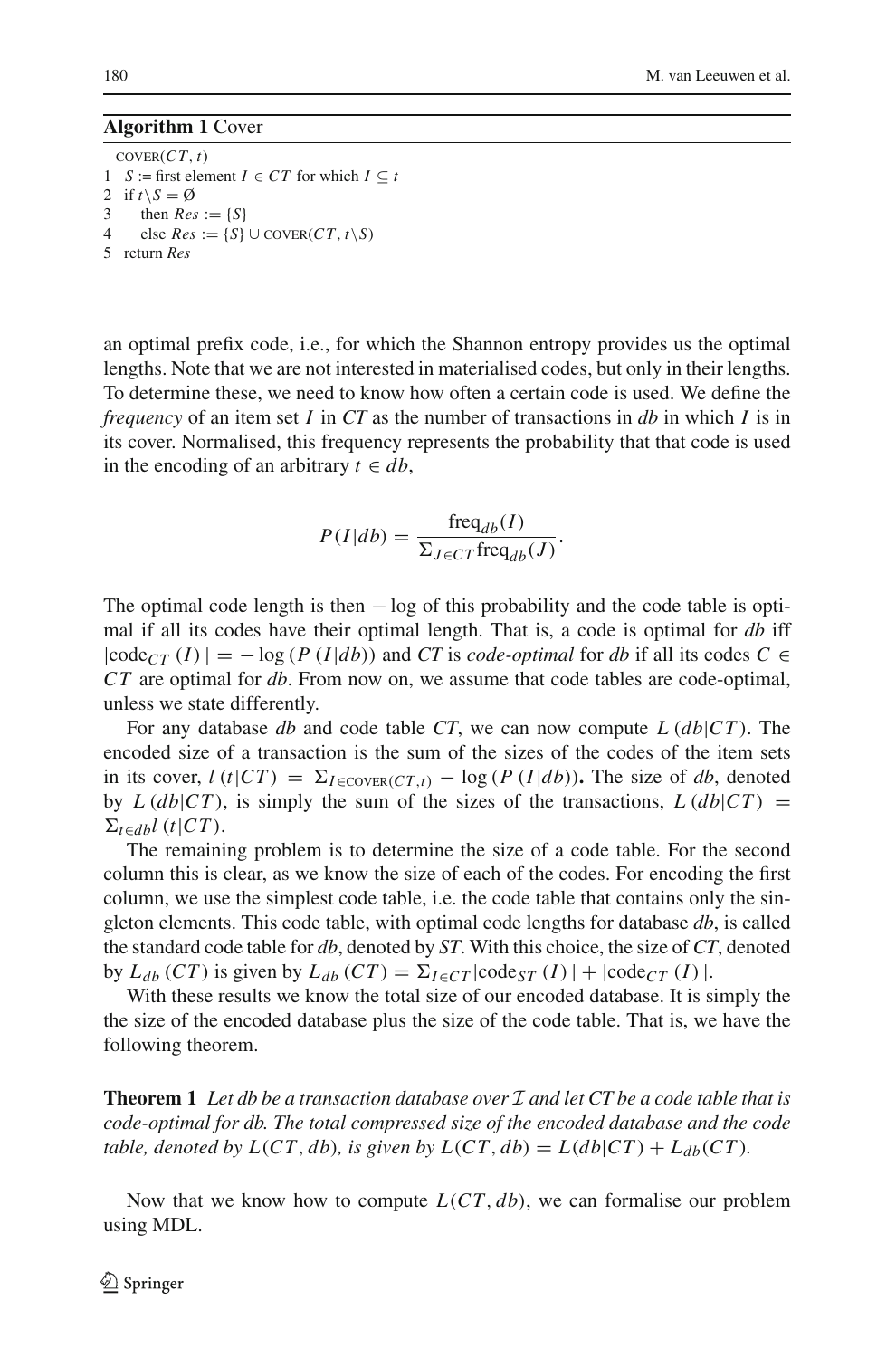#### 2.3 The problem

Our goal is to discover an optimal partitioning of the database; optimal, in the sense that the characteristics of the different components are different, while the individual components are homogeneous.

As discussed before, code tables characterise the sampled distributions of the data. Hence, we want a partitioning for which the different components have different characteristics, and thus code tables. In terms of MDL, this is stated as follows.

**Formal Problem Statement** *Let I be a set of items and let db be a bag of transactions over*  $I$ *. Find a partitioning*  $db_1, \ldots, db_k$  *of db and a set of associated code tables*  $CT_1, \ldots, CT_k$ , such that the total encoded size of db

$$
\sum_{i\in\{1,\ldots,k\}} L(CT_i, db_i)
$$

*is minimised.*

There are a few things one should note about this statement. Firstly, we let MDL determine the optimal number of components for us, by picking the smallest encoded size over every possible partitioning and all possible code tables. Note that this also ensures that we will not end up with two components that have the same or highly similar code tables. It would be far cheaper to combine these.

Secondly, asking for both the database partitioning and the code tables is in a sense redundant. For any partitioning, the best associated code tables are, of course, the optimal code tables. The other way around, given a set of code tables, a database partitions naturally. Each transaction goes to the code table that compresses it best. This suggests two ways to design an algorithm to solve the problem. Either one tries to find an optimal partitioning or one tries to find an optimal set of code tables.

Thirdly, the size of the search space is gigantic. The number of possible partitions of a set of *n* elements is the well-known Bell number *Bn*. Similarly, the number of possible code tables is enormous. It consists of the set of all sets of subsets of *I* that contain at least the singletons. Further, for each of these code tables we would have to consider all possible combinations of covers per transaction. Moreover, there is no structure in this search space that we can use to prune. Hence, we will have to introduce heuristic algorithms to solve our problem.

#### <span id="page-5-0"></span>**3 KRIMP preliminaries**

## 3.1 Finding the optimal code table

Recently, we proposed a heuristic algorithm called krimp to approximate the optimal code table for a database [\(Siebes et al. 2006\)](#page-17-3). For this it needs a database and a set of candidate item sets as input. As candidates, frequent item sets up to a given *minsup* are used. The candidate set is ordered first descending on support, second descending on item set length and third lexicographically. krimp starts with the standard code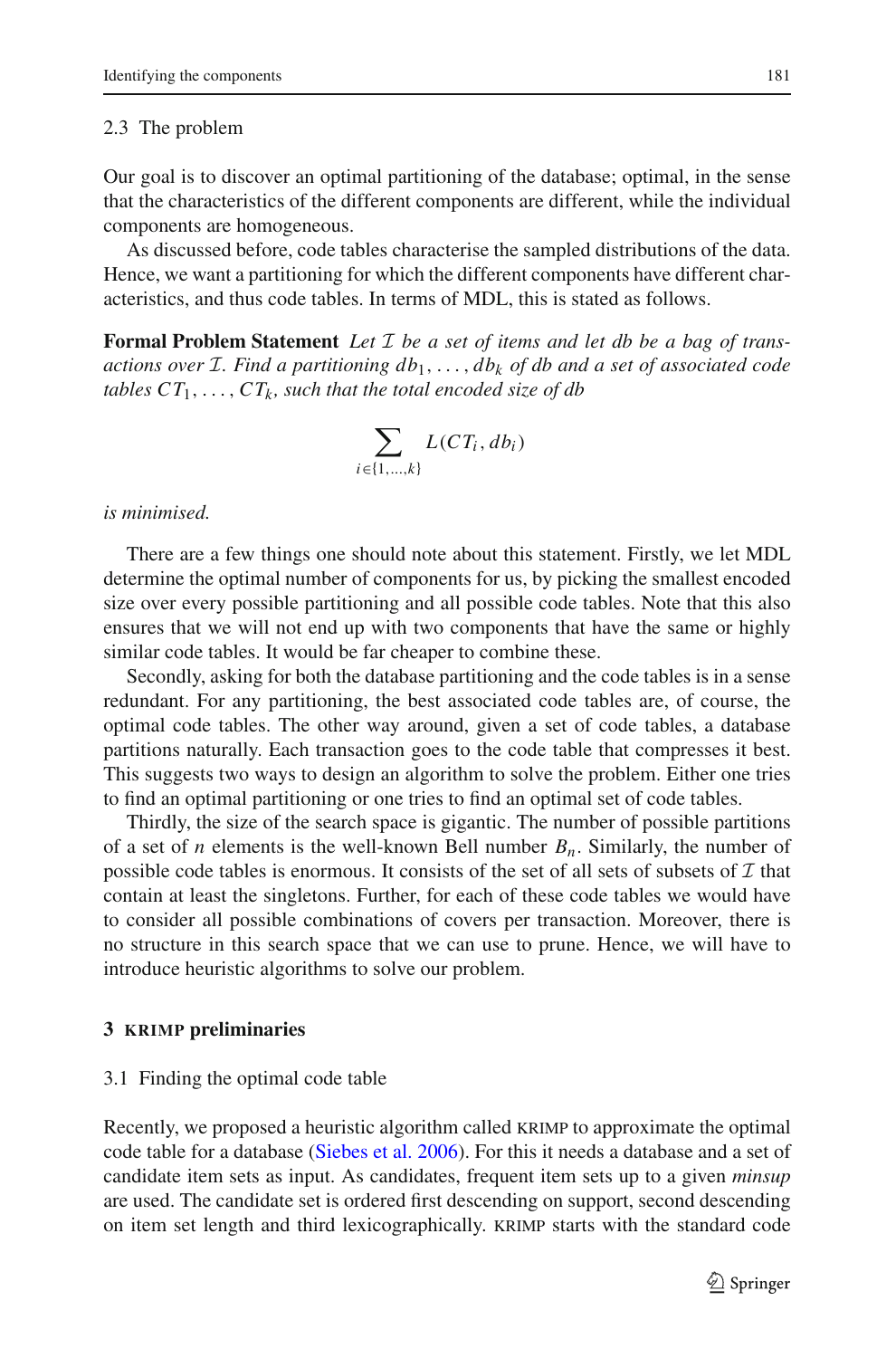table *ST*. One by one, each pattern in the candidate set is added to the code table to see if it helps to improve database compression. If it does, it is kept in the code table, otherwise it is removed. After this decision, the next candidate is tested. In all experiments reported in this paper, pruning is applied, meaning that each time an item set is kept in the code table all other elements are tested to see whether they still contribute to compression. Elements that do not are permanently removed. See [Siebes et al.](#page-17-3) [\(2006\)](#page-17-3) for further details.

# 3.2 Dissimilarity

As code tables are very specific for different distributions, it is possible to define a dissimilarity measure on entire databases [\(Vreeken et al. 2007](#page-17-5)). Of course, this only works for databases over the same set of items *I*. The encoded size of database *y* compressed by the code table induced by KRIMP for database *x*,  $L(y|CT_x)$ , is denoted by the shorthand notation  $CT_x(y)$ . Now define the code table dissimilarity *DS* between *x* and *y* as

$$
DS(x, y) = \max \left\{ \frac{CT_y(x) - CT_x(x)}{CT_x(x)}, \frac{CT_x(y) - CT_y(y)}{CT_y(y)} \right\}.
$$

The databases are deemed very similar (possibly identical) iff the score is 0, higher scores indicate greater dissimilarity.

# 3.3 Datasets

We use a number of UCI datasets [\(Coenen 2003](#page-16-5)), the Retail dataset [\(Brijs et al. 1999\)](#page-16-6) and the Mammals dataset [\(Heikinheimo et al. 2007](#page-16-7)) for experimental validation of our methods. The latter consists of presence records of 121 European mammals in geographical areas of  $50 \times 50$  km.<sup>[2](#page-6-0)</sup> The properties of these datasets are listed in Table [1.](#page-8-0) For fair comparison between the found components and the original classes, the class labels are removed from the databases in our experiments. In addition, krimp candidates (all or closed frequent item sets up to *minsup*), the regular (single-component) krimp compressed size of the database and class dissimilarities are given. Average class dissimilarities are computed by splitting the database on class label, computing pair-wise code table dissimilarities as defined above and taking the average over these. Both Retail and Mammals datasets do not contain class labels.

# **4 Model-driven component identification**

In this section we present an algorithm that identifies components by finding an optimal set of code tables.

<span id="page-6-0"></span><sup>&</sup>lt;sup>2</sup> The full dataset [\(Mitchell-Jones et al. 1999\)](#page-17-6) is available upon request from the Societas Europaea Mammalogica, [http://www.european-mammals.org.](http://www.european-mammals.org)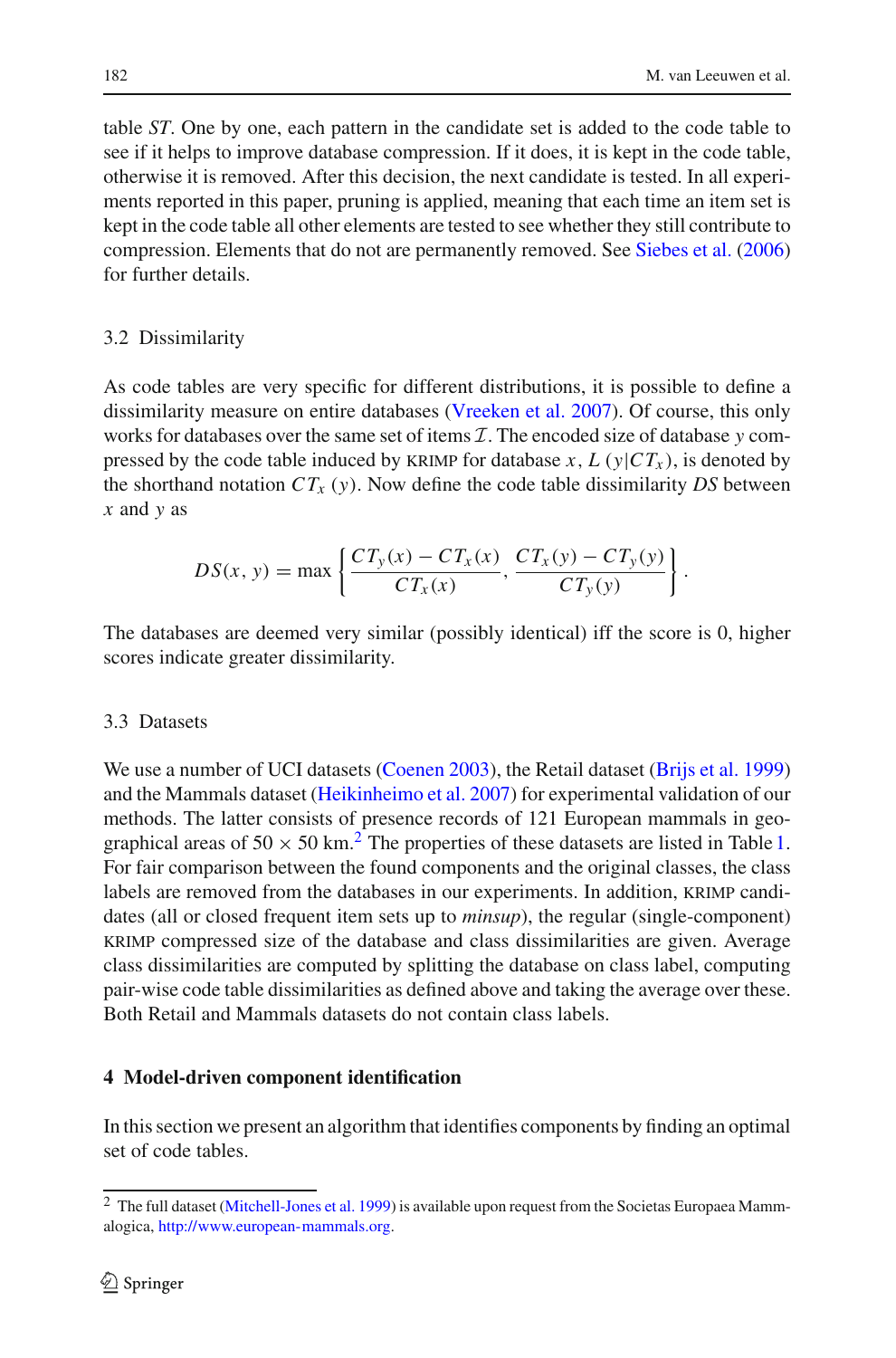# 4.1 Motivation

A code table induced for a complete database captures the entire distribution, so the multiple underlying component distributions are modelled implicitly. This suggests that we should be able to extract code tables for specific components from the code table induced on the whole database, the *original* code table.

If the data in a database is a mixture of several underlying data distributions, the original code table can be regarded as a mixture of code tables. This implies that all patterns required for the components are in the code table and we only need to 'extract' the individual components. In this context, each possible subset of the original code table is a candidate component and thus each set of subsets a possible decomposition. So, given an original code table*CT* induced for a database *db*, the optimal model driven decomposition is the set of subsets of *CT* that minimises the total encoded size of *db*.

Obviously, the optimal decomposition could be found by simply trying all possible decompositions. However, although code tables consist of only few patterns (typically hundreds), the search space for such approach is enormous. Allowing only partitions of the code table would strongly reduce the size of the search space. But, as different distributions may have overlapping common elements, this is not a good idea. The solution is therefore to apply a heuristic.

# 4.2 Algorithm

The algorithm, presented in detail in pseudo code in Algorithm[2,](#page-7-0) works as follows: first, obtain the overall code table by applying krimp to the entire database (line 1). Then, for all possible values of *k*, i.e.,  $k \in [1, |db|]$ , identify the best *k* components. We return the solution that minimises the total encoded size  $(2-3)$ .

| <b>Algorithm 2</b> Model-Driven Component Identification                                                           |
|--------------------------------------------------------------------------------------------------------------------|
| IdentifyTheComponentsByModel $(db, minusup)$                                                                       |
| $CT_{\text{orig}}$ := KRIMP( <i>db</i> , MineFreqSets ( <i>db</i> , <i>minsup</i> ))                               |
| $b := \text{argmin}_{k \in [1,  db ]}$ CalcEncodedSize(Identify KComponents By Model (db, $CT_{\text{orig}}$ , k)) |
| return Identify KComponents (db, $CT_{\text{orig}}$ , b)                                                           |
| Identify KComponents By Model ( <i>db</i> , $CT_{\text{orig}}$ , <i>k</i> )                                        |
| $C := \{k \text{ Laplace corrected copies of } CT_{\text{orig}}\}$                                                 |
| do e := FindBestElimination (db, C, k)                                                                             |
| ApplyElimination $(C, e)$                                                                                          |
| while compressed size decreases                                                                                    |
| return $C$                                                                                                         |
| FindBestElimination $(db, C, k)$                                                                                   |
| $(C_b, B)$ := argmin $C_i \in C$ , $I \in C_i$ CalcEncodedSize $(db, (C \ C_i) \cup (C_i \ Y), k)$                 |
| return $(C_h, B)$                                                                                                  |
| CalcEncodedSize $(db, C, k)$                                                                                       |
| for each transaction $t \in db$ : assign t to $CT_i \in C$ that gives the shortest code                            |
| for each $CT_i \in C$ : ComputeOptimalCodes $(db_i, CT_i)$                                                         |
|                                                                                                                    |

<span id="page-7-0"></span>13 return  $\Sigma_i L(C_i, db_i)$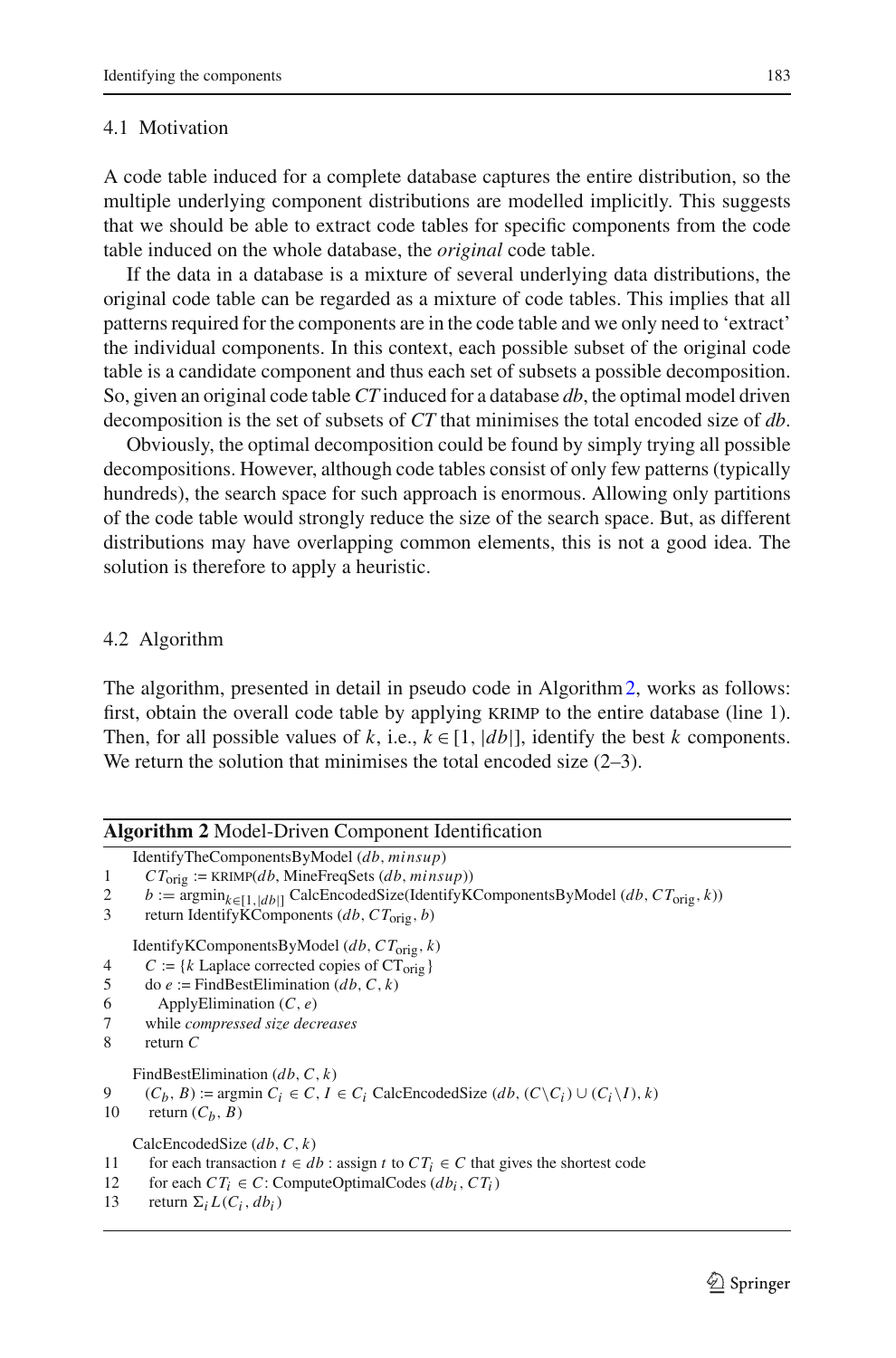To identify *k* components, start with *k* copies of the original code table (4). A Laplace correction of 1 is applied to each copy, meaning that the frequencies of all item sets in the code table are increased by one. This correction ensures that each code table can encode any transaction, as no item sets with zero frequency (and therefore no code) can occur. Now, iteratively eliminate that code table element that reduces the total compressed size most; until compression cannot be improved any further (5–7). Iteratively, each element in each code table is temporarily removed to determine the best possible elimination (9). To compute the total compressed size, each transaction is assigned to that code table that compresses it best (11). This can be translated as being the Bayes optimal choice [\(van Leeuwen et al. 2006](#page-17-4)). After this, re-compute optimal code lengths for each component (frequencies may have changed) and compute the total encoded size by summing the sizes of the individual components (12–13).

#### 4.3 Experimental results

The results of the experiments with the algorithm just described are summarised in Table [2.](#page-9-0) By running IdentifyTheComponentsByModel for all values of *k* and choosing the smallest decomposition, MDL identifies the optimal number of components. However, the search space this algorithm considers grows enormously for large values of *k*, so in our experiments we imposed a maximum value for *k*.

The compression gain is the reduction in compressed size relative to that attained by the original code table; the regular krimp compressed size as given in Table [1.](#page-8-0) The compression gains in Table [2](#page-9-0) show that the algorithm ably finds decompositions that allow for a much better compression than when the data is considered as a single component. By partitioning the data, reductions from 9 up to 46% are obtained. In other words, for all datasets compression improves by using multiple components.

We define purity as the weighted sum of individual component purities, a measure commonly used in clustering. Hence, the baseline purity is the percentage of

| <b>Dataset</b> | <b>Basic statistics</b> |                 |    |        | <b>KRIMP</b> |        |           |                     |
|----------------|-------------------------|-----------------|----|--------|--------------|--------|-----------|---------------------|
|                | db                      | $ \mathcal{I} $ | C  | Purity | Cand's       | minsup | L(CT, db) | Class <sub>DS</sub> |
| Adult          | 48842                   | 95              | 2  | 76.1   | Closed       | 20     | 841604    | 0.8                 |
| Anneal         | 898                     | 65              | 6  | 76.2   | All          |        | 21559     | 6.3                 |
| Chess $(kr-k)$ | 28056                   | 40              | 18 | 16.2   | A11          | 10     | 516623    | 1.3                 |
| Mammals        | 2183                    | 121             |    |        | Closed       | 150    | 164912    |                     |
| Mushroom       | 8124                    | 117             | 2  | 51.8   | Closed       |        | 272600    | 8.4                 |
| Nursery        | 12960                   | 21              | 9  | 33.3   | Closed       |        | 240537    | 4.2                 |
| PageBlocks     | 5473                    | 33              | 11 | 89.8   | All          |        | 7160      | 10.6                |
| Retail         | 88162                   | 16470           |    |        | All          | 16     | 10101135  |                     |

<span id="page-8-0"></span>**Table 1** Statistics on the datasets used in the experiments

As basic statistics, provided are the number of transactions, number of items, number of classes and purity (the accuracy by majority class voting). krimp-specific are the candidates used (all or closed frequent item sets), the *minsup* at which the candidates are mined, the total compressed size in bits and the average code table dissimilarity between the classes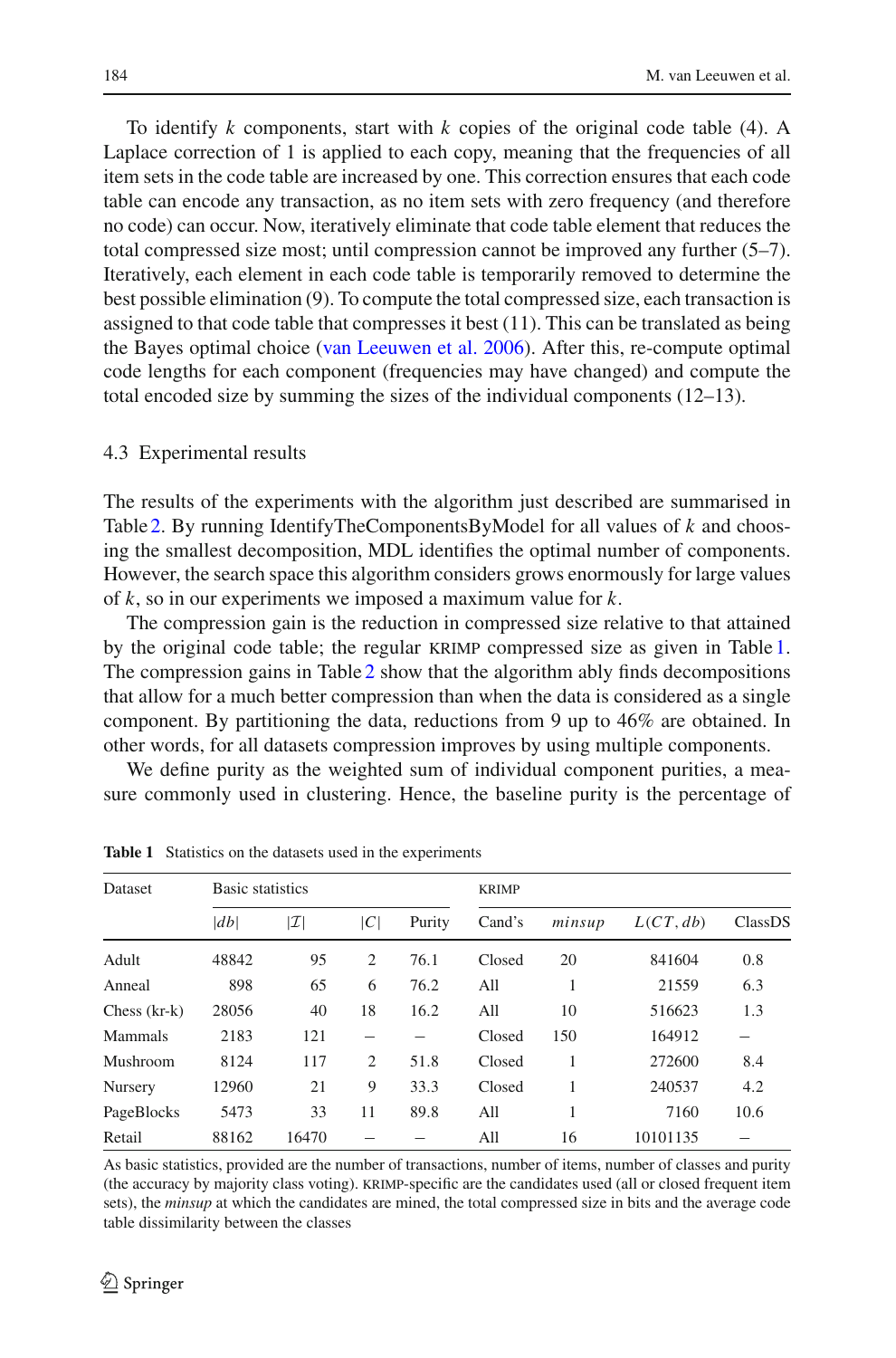| <b>Dataset</b> | Model-Driven Component Identification |                          |            |    |                         |  |  |  |
|----------------|---------------------------------------|--------------------------|------------|----|-------------------------|--|--|--|
|                | Compression gain $(\% )$              | Component purity $(\% )$ | Average DS |    | Optimal $k$ Maximum $k$ |  |  |  |
| Adult          | 8.7                                   | 76.1                     | 6.44       | 2  | 2                       |  |  |  |
| Anneal         | 18.1                                  | 80.8                     | 5.96       | 19 | 30                      |  |  |  |
| $Chess (kr-k)$ | 14.5                                  | 18.2                     | 2.86       | 6  | 7                       |  |  |  |
| Mushroom       | 25.7                                  | 88.2                     | 11.32      | 12 | 15                      |  |  |  |
| Nursery        | 11.7                                  | 45.0                     | 1.77       | 14 | 20                      |  |  |  |
| Pageblocks     | 46.4                                  | 91.5                     | 804.9      | 6  | 40                      |  |  |  |

<span id="page-9-0"></span>**Table 2** Experimental results for Model-Driven Component Identification

Given are the gain in compression over the single component krimp compression, component purity by majority class voting, average dissimilarity between the components, the optimal value of *k* and the maximum value of *k*

transactions belonging to the majority class. If we look at the obtained purities listed in Table [2](#page-9-0) and compare these to the baseline values in Table [1,](#page-8-0) we notice that these values range from baseline to very good. Especially the classes of the Mushroom and PageBlocks datasets get separated well. The average (pairwise) dissimilarity between the *Optimal k* components, *Average DS,* shows how much the components differ from each other. We obtain average dissimilarities ranging from 1.7 to 804.9, which are huge considering the values measured between the actual classes (as given in Table [1\)](#page-8-0). Without any prior knowledge the algorithm identifies components that are at least as different as the actual classes. While for the Adult database the obtained purity is at baseline, the data is very well partitioned: the dissimilarity between the components measures 6.4, opposed to just 0.8 between the actual classes.

Arguably, the most important part of the results is the code tables that form the end product of the algorithm: these provide the characterisation of the components. Inspection of these provides two main observations. First, a number of the original elements occur in multiple components, others occur only in a single component and some lost their use. Secondly, the code lengths of the elements are adapted to the specific components: codes become shorter, but lengths also change relative to each other. Example original and resulting code tables are depicted in Fig. [1.](#page-10-0)

## 4.4 Discussion

The significantly smaller total encoded sizes after decomposition show that the proposed algorithm extracts different underlying distributions from the mixture. The purities and component dissimilarities show that components are different from each other but homogeneous within themselves.

One of the properties of the method is that the number of (unique) patterns required to define the components is never higher than the number of item sets in the original code table, which consists of only few patterns [\(van Leeuwen et al. 2006](#page-17-4)). As the total number of patterns actually used in defining the components is often even smaller,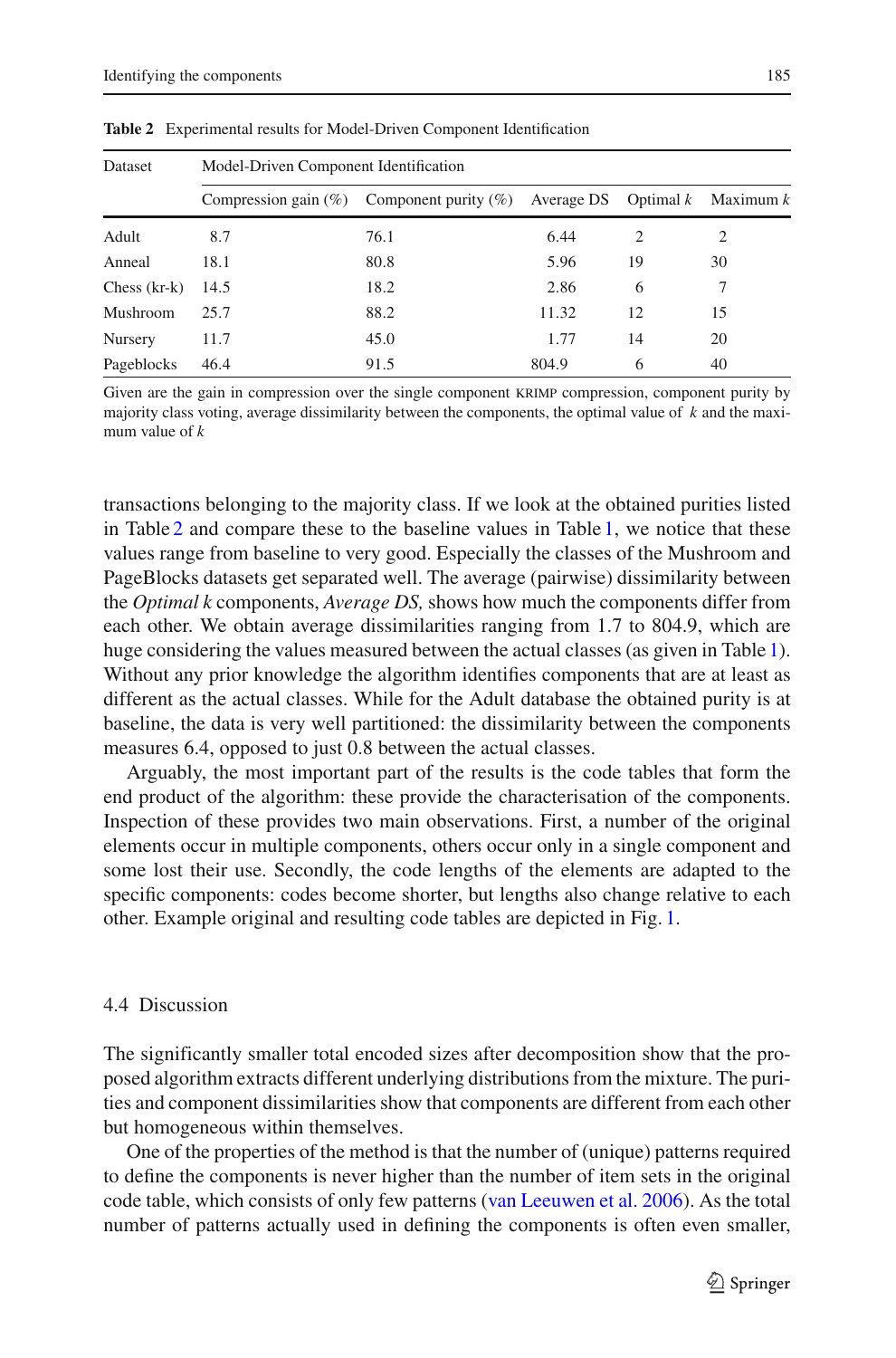

<span id="page-10-0"></span>**Fig. 1** The components of Anneal. Codes and their lengths (in bits, represented by width) for original and component code tables,  $k = 2$ . Elements in common are marked by *arrows*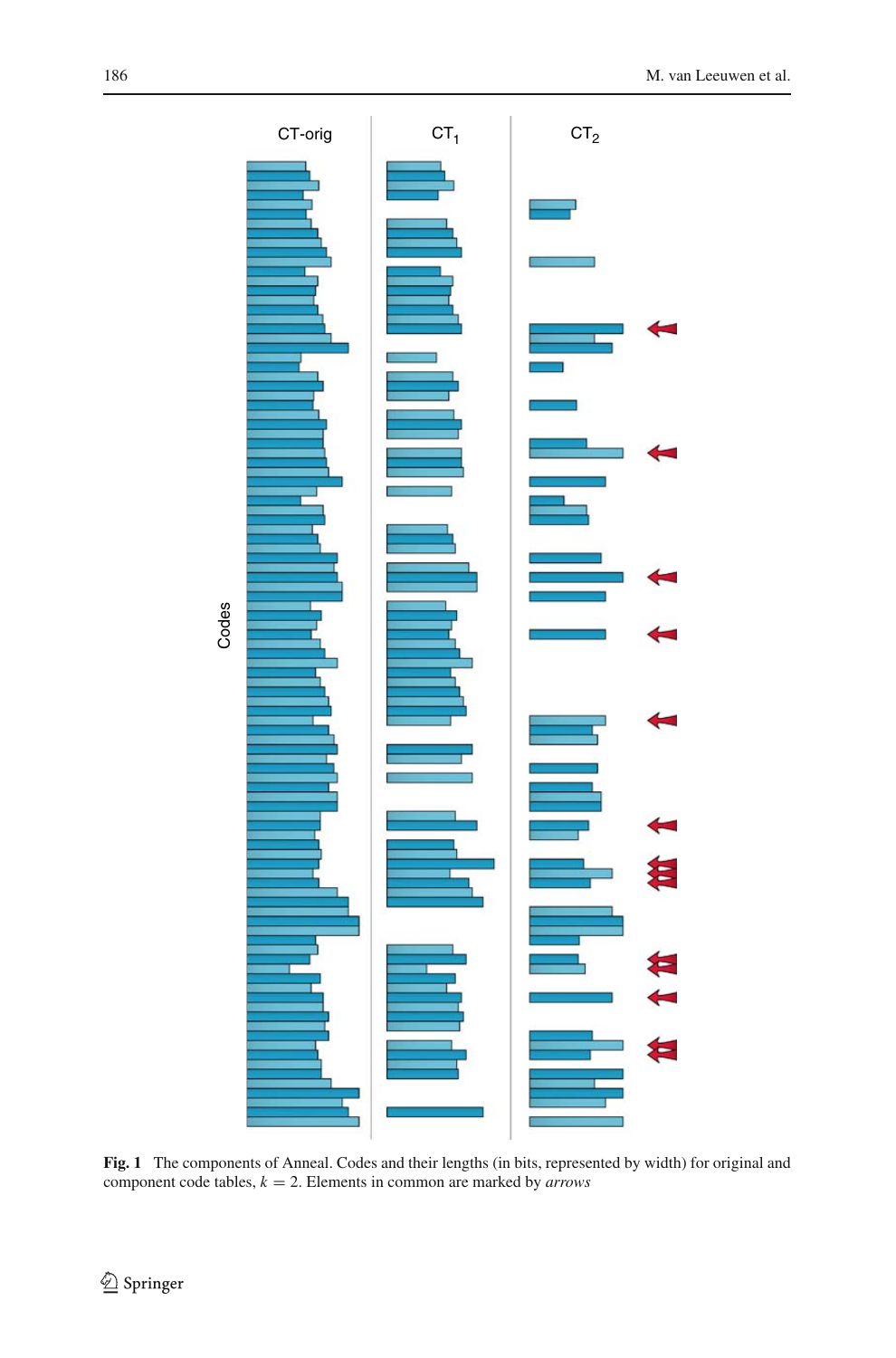the resulting code tables can realistically be manually inspected and interpreted by domain experts.

The running times for the reported experiments ranged from a few minutes for Anneal up to 80 h for Adult; which is the reason we imposed a *Maximum k* of only two for this dataset. Obviously, more computation time is needed for very dense and/or very large databases, which is why in this section no results are presented for Retail and Mammals. While parallelisation of the algorithm is trivial and should provide a significant speedup, there is another approach to handle large datasets: the data driven method presented in the next section is inherently much faster.

## **5 Data-driven component identification**

In this section, we present an approach to identify the components of a dataset by finding the MDL-optimal partitioning of the data.

#### 5.1 Motivation

Suppose we have two equally sized databases,  $db_1$  and  $db_2$ , both drawn from a mixture of distributions  $D_A$  and  $D_B$ . Further, suppose that  $db_1$  has more transactions from  $D_A$ than from  $D_B$  and vice versa for  $db_2$ . Now, we induce compressors  $C_1$  and  $C_2$  for  $db_1$  and  $db_2$ , respectively. Assuming that  $D_A$  and  $D_B$  are different,  $C_1$  will encode transactions from distribution  $D_A$  shorter than  $C_2$ , as  $C_1$  has seen more samples from this distribution than  $C_2$ . This bias will be stronger if more transactions come from a single distribution – and the strongest when the data consists solely of transactions from one distribution. So, provided a particular source distribution has more transactions in one database than in another, transactions of that distribution will be encoded shorter by a compressor induced on that data.

We can exploit this property to find the components of a database. Given a partitioning of the data, we can induce a code table for each part. Now, we simply reassign each transaction to that part whose corresponding code table encodes it shortest. We thus re-employ the Bayes optimal choice to group those transactions that belong to similar distribution(s) [\(van Leeuwen et al. 2006](#page-17-4)). By doing this iteratively until all transactions remain in the same part, we can identify the components of the database. This method can be seen as a form of *k*-means, without the need for a distance metric and providing insight in the characteristics of the found groupings through the code tables.

## 5.2 Algorithm

From the previous subsection it is clear what the algorithm will look like, but its initialisation remains an open question. Without prior background knowledge, we start with a random initial partitioning. Because of this, it is required to do a series of runs for each experiment and let MDL pick the best result. However, as transactions are reassigned to better fitting components already in the first iteration, it is expected that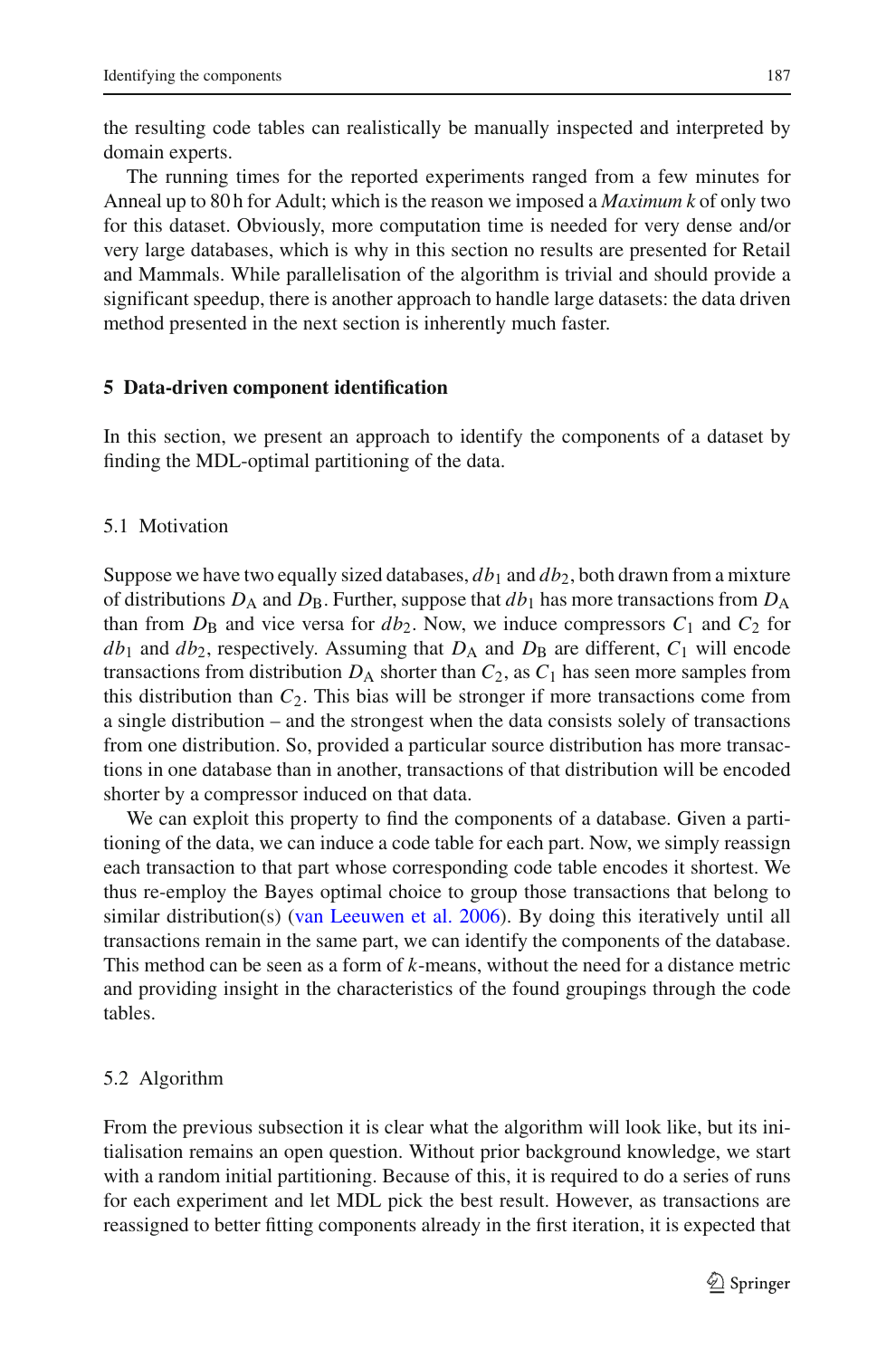#### **Algorithm 3** Data-Driven Component Identification

IdentifyTheComponentsByData (*db*, *minsup*) 1 for  $k = 2$  to  $|db|$ :  $r_k$ := IdentifyKComponentsByData (*db*, *k*, *minsup*)<br>2 best:= argmin<sub>t-5</sub>(*i*, *i*, *y*) CalcEncodedSize (*db, r<sub>i</sub>, k*) 2 best :=  $\operatorname{argmin}_{k \in [1,|db|]} \operatorname{CalcEncode}(\text{disc}(db, r_k, k))$ return  $r_{\text{best}}$ IdentifyKComponentsByData (*db*, *k*, *minsup*) 4 *parts* := Partition (RandomizeOrder(*db*), *k*) 5 do 6 for each  $p_i \in parts$  :<br>7  $CT_i := \text{KRMP}(n_i)$ 7  $CT_i := \text{KRIMP}(p_i, \text{MineFreqSets}(p_i, \text{minsup}))$ <br>8  $CT_i := \text{AnnivI}\text{ and}\text{seeCorrection}(CT_i)$ 8  $CT_i := \text{ApplyLaplaceCorrection} (CT_i)$ <br>9 for each transaction  $t \in db$ : assign t to C<sub>1</sub> for each transaction  $t \in db$  : assign  $t$  to  $CT_i$  that gives the shortest code 10 while *transactions have been swapped*

<span id="page-12-0"></span>11 return *parts*

| Dataset        | Data-Driven Component Identification |                          |            |                |  |  |  |  |
|----------------|--------------------------------------|--------------------------|------------|----------------|--|--|--|--|
|                | Compression gain $(\%)$              | Component purity $(\% )$ | Average DS | Optimal $k$    |  |  |  |  |
| Adult          | 40.3                                 | 82.2                     | 31.7       | 177            |  |  |  |  |
| Anneal         | 4.8                                  | 76.2                     | 3.7        | $\overline{c}$ |  |  |  |  |
| $Chess (kr-k)$ | 18.2                                 | 17.8                     | 2.9        | 13             |  |  |  |  |
| Mammals        | 46.2                                 |                          | 1.7        | 6              |  |  |  |  |
| Mushroom       | 14.7                                 | 75.6                     | 7.8        | 20             |  |  |  |  |
| Nursery        | 15.0                                 | 43.4                     | 3.6        | 8              |  |  |  |  |
| PageBlocks     | 70.3                                 | 92.5                     | 19.6       | 30             |  |  |  |  |
| Retail         | 25.5                                 |                          | 0.10       | $\overline{2}$ |  |  |  |  |

<span id="page-12-1"></span>**Table 3** Experimental results for Data-Driven Component Identification

Per database, the gain in compression over regular krimp compression, component purity by majority class voting, average dissimilarity between the components and the optimal value of *k* are shown

the algorithm will be robust despite this initial non-deterministic step. The algorithm is presented in pseudo-code as Algorithm[3.](#page-12-0)

# 5.3 Experiments

Each experiment was repeated tentimes, each run randomly initialised. The different runs resulted in almost the same output, indicating that random initialisation does not harm robustness. In Table [3](#page-12-1) we report the main results of these experiments. The reported results are those of the run with the shortest global encoded length.

For all datasets decompositions are found that allow for much better compression of the whole. The gains show that very homogeneous blocks of data are identified; otherwise the total encodings would only have become longer, as many code tables have to be included instead of one. The components identified in the Adult, Mammals and Pageblocks datasets are so specific that between 40 and 70% fewer bits are required than when the data is compressed as a single block.

In between, however, the components are very heterogeneous. This is shown by the average dissimilarity measurements. For example, the 19.6 measured for Pageblocks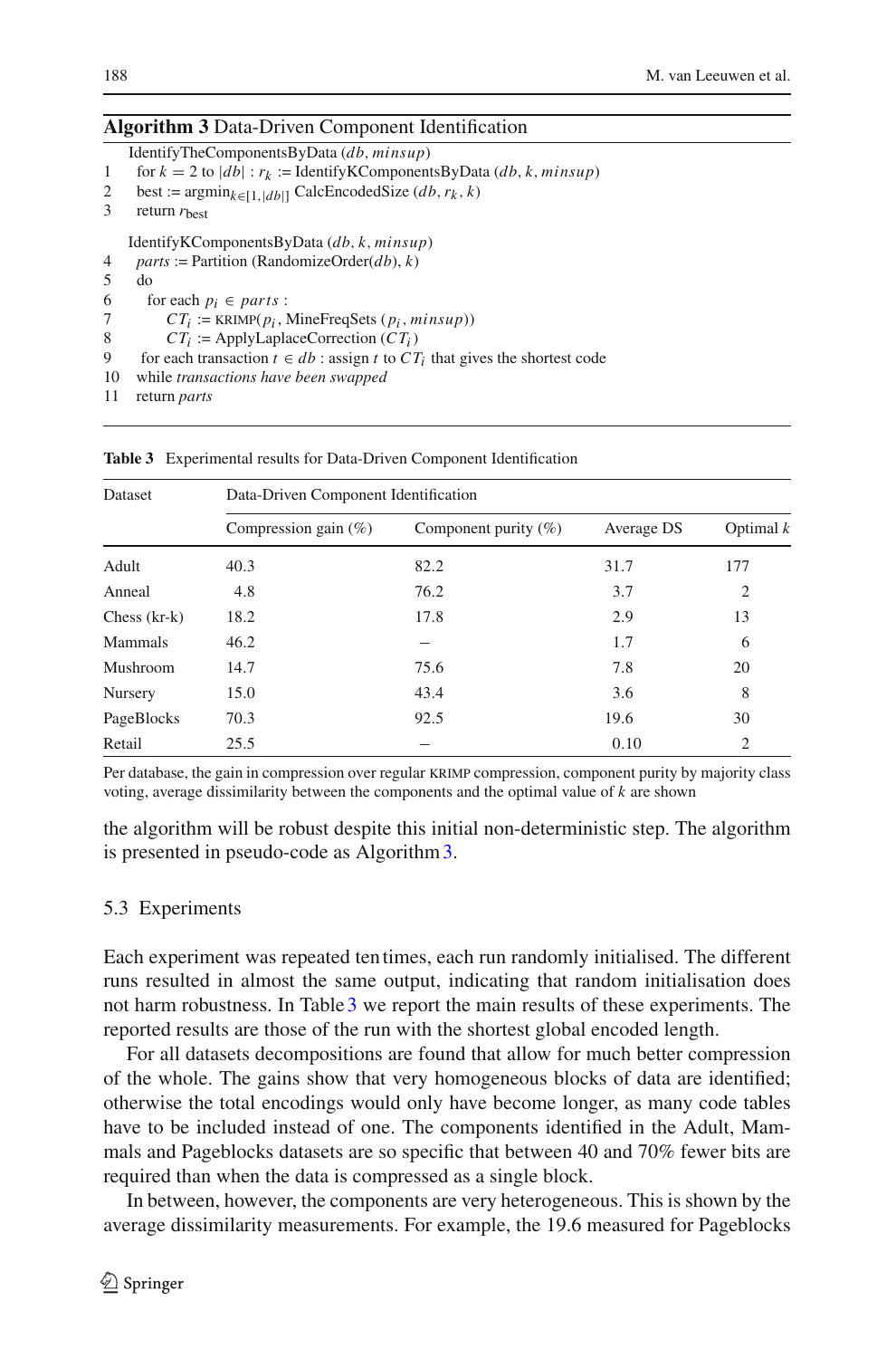

<span id="page-13-0"></span>**Fig. 2** The components of Mammals ( $k = 6$ , optimal)

means that on average 1960% more bits would be required for a random transaction, if it were encoded by a 'wrong' component. Also for the other datasets partitions are created that are at least as different as the original classes (see Table [1\)](#page-8-0). Further, the component purities are in the same league as those of the model driven algorithm.

The geographic Mammals dataset allows us to meaningfully visually inspect the found components. Figure [2](#page-13-0) shows the best found decomposition. Each of the rows (i.e. grid location of  $50 \times 50 \text{ km}$ ) has been assigned to one of the six components based on its items (i.e., the mammals that have been recorded at that location). This is a typical example where normally ad-hoc solutions are used [\(Heikinheimo et al. 2007\)](#page-16-7) as it is difficult to define a meaningful distance measure. Our method only regards the characteristics of the components, the patterns in which the items occur. As can be seen in Fig. [2,](#page-13-0) this results in clear continuous and geographically sound groupings—even though the algorithm was completely uninformed in this regard. For example, the top row components cover, respectively, the 'polar' region, highlands and more temperate areas of Europe.

# 5.4 Discussion

Much shorter data descriptions and high dissimilarities found show that highly specific database components are identified: internally homogeneous and heterogeneous in between. Moreover, the improvements in purity over the baseline show that many components have a strong relation to a particular class. Although mainly a property of the data, the optimal number of components we identify is low, which enables experts to analyse and interpret the components by hand.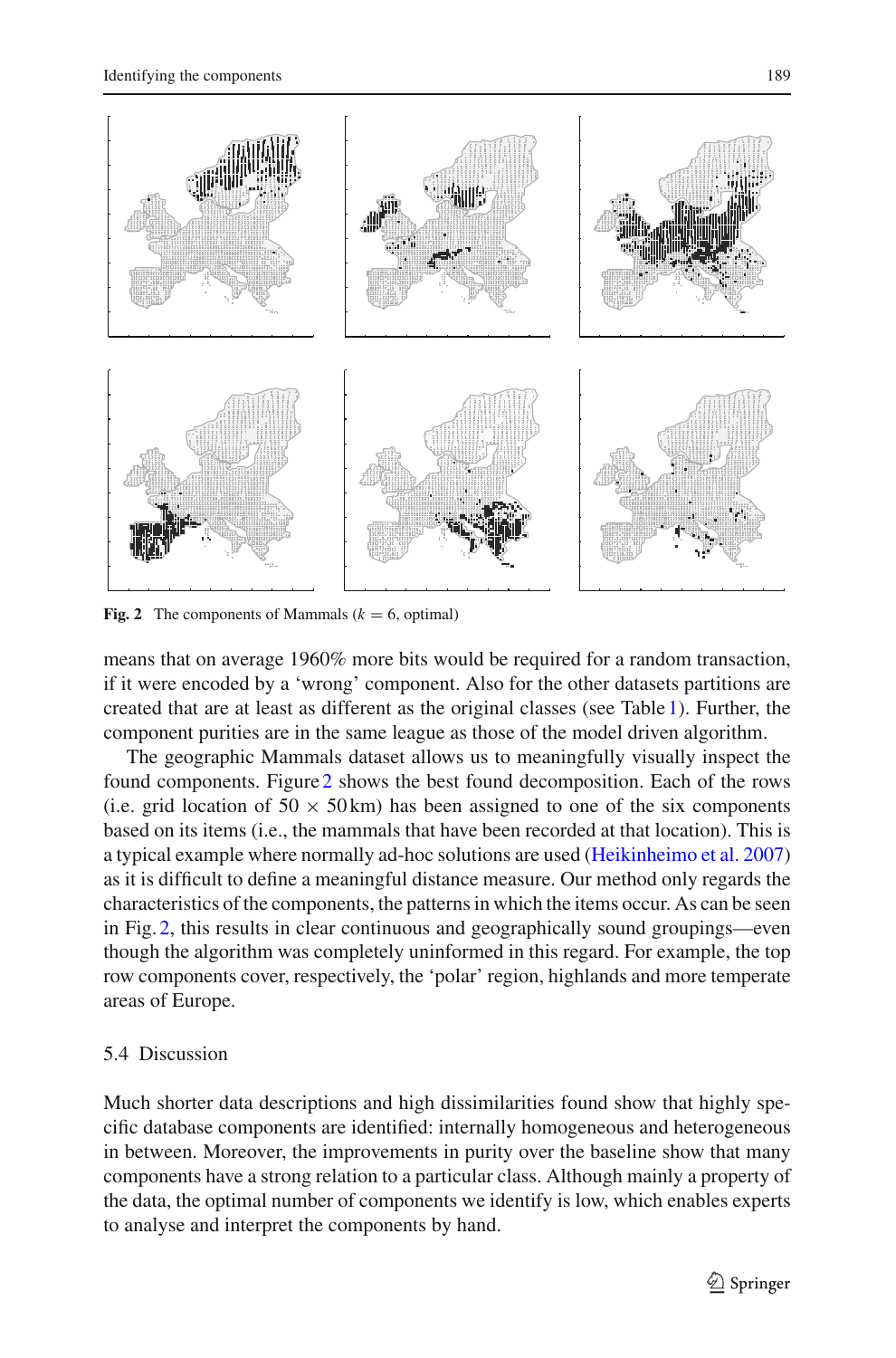By definition, each randomly initialised run of the algorithm may result in a different outcome. In all our experiments, however, we found the outcomes to be stable indicating the robustness of a data compression approach. Nevertheless, to ensure that one finds a very good solution a couple of runs are required. However, as only partitions of the data have to be compressed, the algorithm runs very fast (a run typically takes seconds to minutes) so this poses no practical problems. For example, for the largest dataset, Retail, it took only 6 h in total to run ten independent runs over all *k*.

#### **6 Discussion**

The components of a database can be identified using both model and data driven compression approaches. The experimental results show that both methods return characteristic partitions with much shorter total encoded size than regular single-component krimp compression. The distributions of the components are shown to be very different from each other using dissimilarity measurements. These dissimilarities show that the code tables, and thus the patterns present in the data, are very unalike—i.e., the characteristics of the data components are different.

The optimal number of components is determined automatically by MDL by either method: no parameter *k* has to be set by hand.

Each of the two proposed component identification methods has its own merit and depending on the data and computational power available one may choose for either the data or model driven algorithm. When dealing with (very) large databases, the data driven method is bound to provide good results quickly. For analysis of reasonable amounts of data the model driven method has the advantage of characterising the components very well with only modest numbers of patterns.

Although we here focus on transaction data and the krimp encoding, note that without much effort the framework can be generalised to a generic solution based on MDL: given a data type and suited encoding scheme, components can be identified by minimising the total compressed size. Especially the data driven algorithm is very generic and can be easily applied to other data types or adapted to use different compressors. This is trivial if a compressor can encode single transactions, otherwise one should assign each transaction to the component of which the encoded size of transaction and component is minimal. The model driven algorithm is more specific to our code table approach, but can also be translated to other data types.

#### **7 Related work**

Clustering is clearly related to our work, as it addresses part of the problem we consider. The best-known clustering algorithm is *k*-means [\(MacQueen 1967\)](#page-17-1), to which our data driven component identifier is related as both iteratively reassign data points to the currently closest component. For this, *k*-means requires a distance metric, but it is often hard to define one as this requires prior knowledge on what distinguishes the different components. Our method does not require any a priori knowledge. In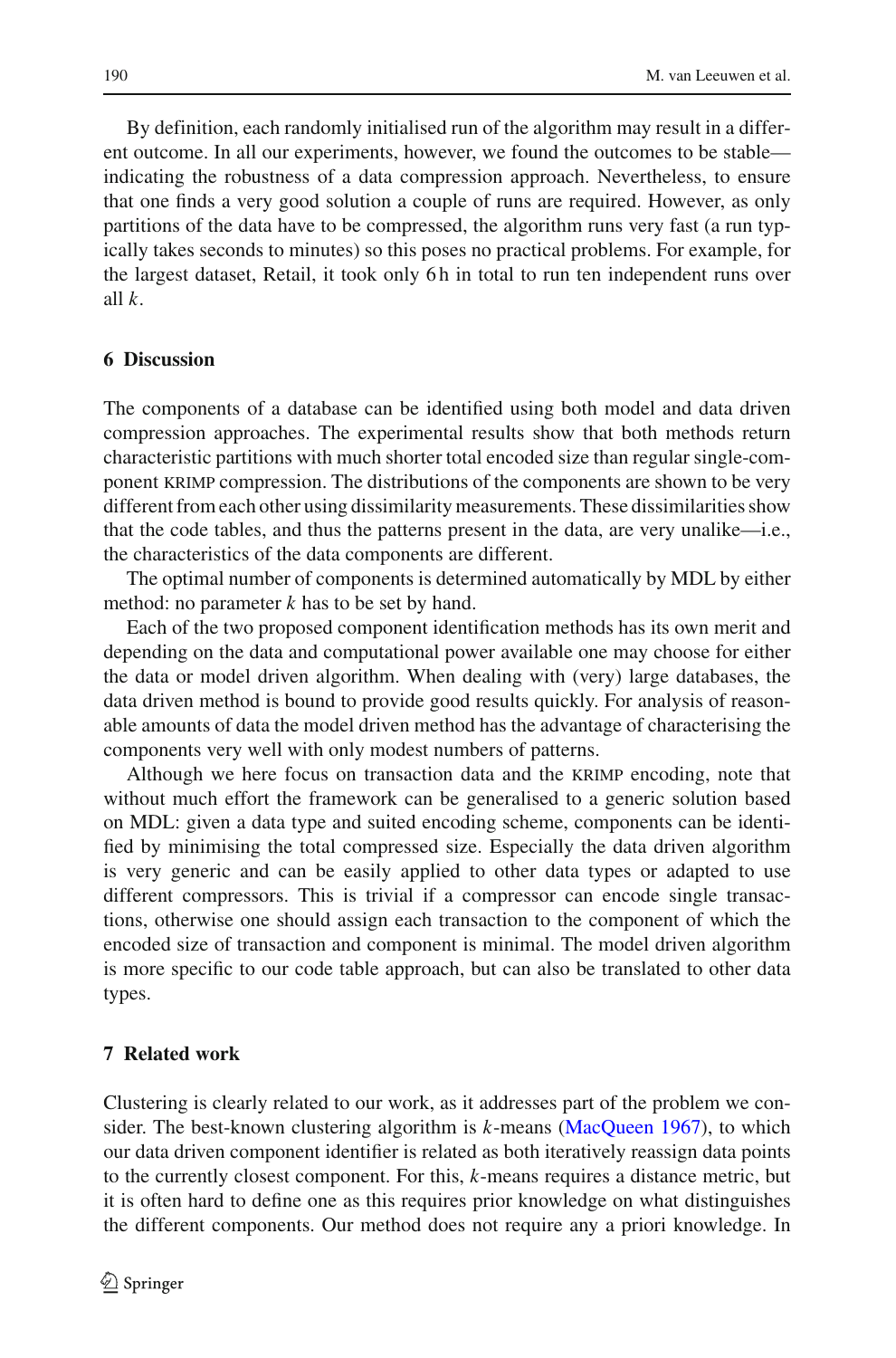addition, clustering only aims at finding components, while here we simultaneously model these partitions explicitly with small pattern sets.

Local frequency of items has been used by Wang et al. [\(1999\)](#page-17-7) to form clusters, avoiding pair-wise comparisons but ignoring higher order statistics. Aggarwal et al. [\(2002\)](#page-16-8) describe a form of *k*-means clustering with market basket data, but for this a similarity measure on transactions is required. This measure is based on pair-wise item correlations; more complex (dis)similarities between transactions may be missed. Moreover, many parameters (eight) have to be set manually, including the number of clusters *k*.

Bi-clustering algorithms [\(Pensa et al. 2005\)](#page-17-2) look for linked clusters of both objects and attribute-value pairs called bi-clusters. These methods impose more restrictions on the possible clusters; for instance, they do not per se allow for overlap of the attribute-value pairs in the clusters. Further, the number of clusters *k* often has to be fixed in advance. Koyotürk et al. [\(2005](#page-16-9)) regarded item data as a decomposable matrix, of which the approximation vectors were used to build hierarchical cluster trees. However, rather many vectors are required for decomposition. Cadez et al. [\(2001\)](#page-16-10) do probabilistic modelling of transaction data to characterise (profile) what we would call the components within the data, which they assume to be known beforehand.

Recently, a number of information theoretic approaches to clustering have been proposed. The Information Bottleneck [\(Tishby et al. 1999](#page-17-8)) can be used to find clusters by minimising information loss. In particular, LIMBO [\(Andritsos et al. 2004\)](#page-16-11) focuses on categorical databases. Main differences with our approach are that the number of clusters *k* has to be specified in advance, and as a lossy compression scheme is used MDL is not applicable.

Entropy measures allow for non-linearly defined clusters to be found in image segmentation tasks [\(Gokcay and Principe 2002\)](#page-16-12). The MDL principle was used for vector quantization [\(Bischof et al. 1999](#page-16-13)), where superfluous vectors were detected via MDL. Böhm et al. [\(2006\)](#page-16-14) used MDL to optimise a given partitioning by choosing specific models for each of the parts. These model-classes need to be pre-defined, requiring premonition of the component models in the data. Cilibrasi and Vitányi [\(2005\)](#page-16-15) used pairwise compression to construct hierarchical cluster trees with high accuracy. The method works well for a broad range of data, but performance deteriorates for larger (>40 rows) datasets. Kontkanen et al. [\(2004\)](#page-16-16) proposed a theoretical framework for data clustering based on MDL which shares the same global code length criterion with our approach, but does not focus on transaction databases.

#### **8 Conclusions**

Transaction databases are mixtures of samples from different distributions; identifying the components that characterise the data, without any prior knowledge, is an important problem. We formalise this problem in terms of total compressed size using MDL: the optimal decomposition is that set of code tables and partitioning of the data that minimises the total compressed size. No prior knowledge on the distributions, distance metric or the number of components has to be known or specified.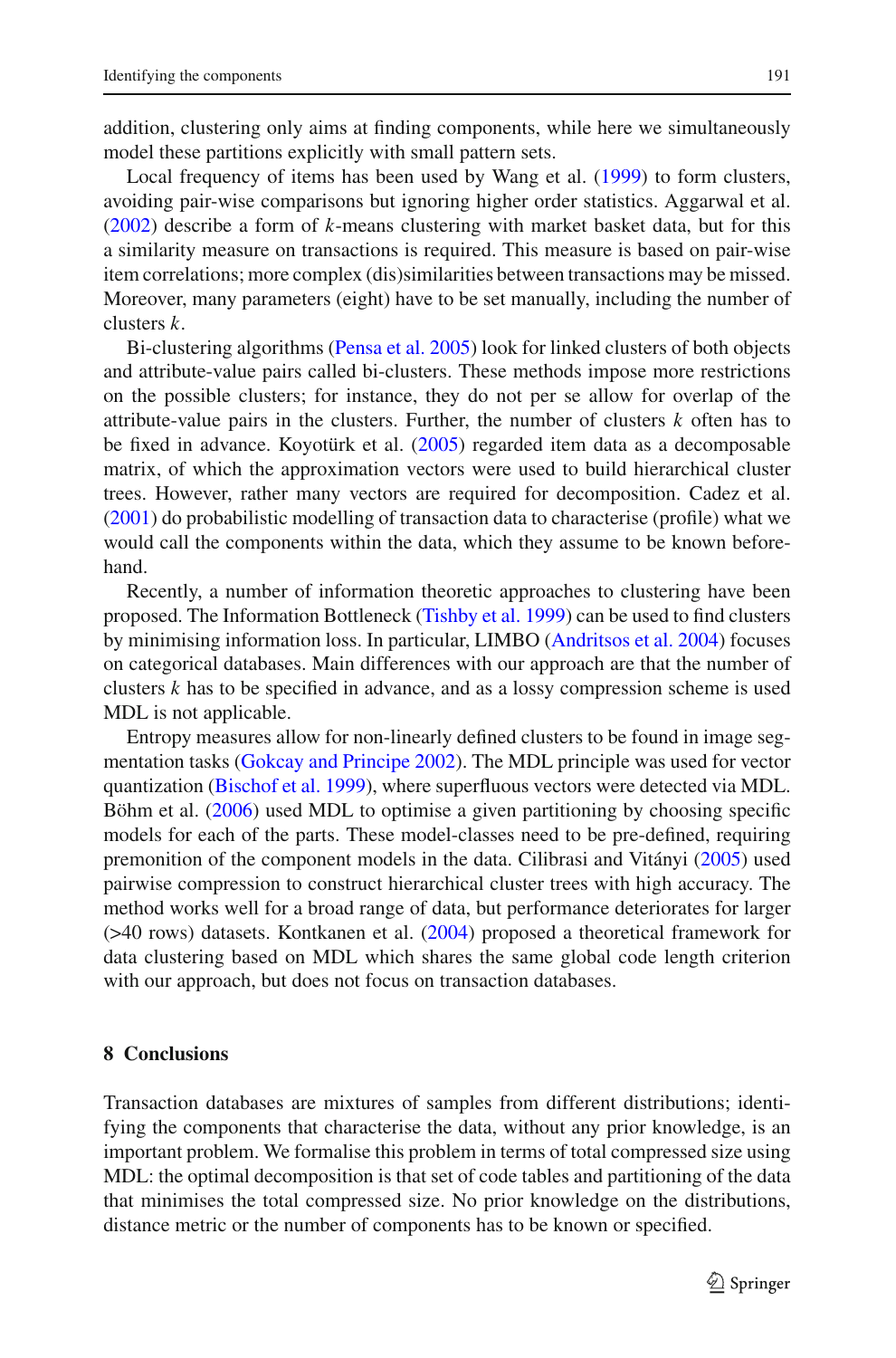We presented two approaches to solve the problem and provide parameter-free algorithms for both. The first algorithm provides solutions by finding optimal sets of code tables, while the second does this by finding the optimal data partitioning. Both methods result in significantly improved compression when compared to compression of the database as a whole. Component purity and dissimilarity results confirm our hypothesis that characteristic components can be identified by minimising total compressed size. Visual inspection shows that MDL indeed selects sound groupings.

The approach we present can easily be adopted for other data types and compression schemes. The krimp-specific instantiation for categorical data in this paper shows that the MDL principle can be successfully applied to this problem. The data driven method especially is very generic and only requires a compression scheme that approximates the Kolmogorov Complexity of the data.

**Open Access** This article is distributed under the terms of the Creative Commons Attribution Noncommercial License which permits any noncommercial use, distribution, and reproduction in any medium, provided the original author(s) and source are credited.

#### **References**

- <span id="page-16-8"></span>Aggarwal CC, Procopiuc C, Yu PS (2002) Finding localized associations in market basket data. IEEE Trans Knowl Data Eng 14(1):51–62
- <span id="page-16-11"></span>Andritsos P, Tsaparas P, Miller RJ, Sevcik KC (2004) LIMBO: scalable clustering of categorical data. In: Proceedings of the EDBT'04, pp 124–146
- <span id="page-16-13"></span>Bischof H, Leonardis A, Sleb A (1999) MDL principle for robust vector quantization. Pattern Anal Appl 2:59–72
- <span id="page-16-14"></span>Böhm C, Faloutsos C, Pan J-Y, Plant C (2006) Robust information-theoretic clustering. In: Proceedings of the KDD'06, pp 65–75
- <span id="page-16-6"></span>Brijs T, Swinnen G, Vanhoof K, Wets G (1999) The use of association rules for product assortment decisions: a case study. In: Proceedings of the KDD'99, pp 254–260
- <span id="page-16-10"></span>Cadez IV, Smyth P, Mannila H (2001) Probabilistic modeling of transaction data with applications to profiling, visualization, and prediction. In: Proceedings of the KDD'01, pp 37–46
- <span id="page-16-15"></span>Cilibrasi R, Vitányi PMB (2005) Clustering by compression. IEEE Trans Inf Theory 51(4):1523–1545
- <span id="page-16-5"></span>Coenen F (2003) The LUCS-KDD discretised/normalised ARM and CARM data library. [http://www.csc.](http://www.csc.liv.ac.uk/~frans/KDD/Software/LUCS-KDD-DN/DataSets/dataSets.html) [liv.ac.uk/~frans/KDD/Software/LUCS-KDD-DN/DataSets/dataSets.html.](http://www.csc.liv.ac.uk/~frans/KDD/Software/LUCS-KDD-DN/DataSets/dataSets.html) Accessed 30 June 2009
- <span id="page-16-1"></span>Faloutsos C, Megalooikonomou V (2007) On data mining, compression, and kolomogorov complexity. Data Min Knowl Discov 15(1):3–20
- <span id="page-16-0"></span>Freund Y, Schapire RE (1997) A decision-theoretic generalization of on-line learning and an application to boosting. J Comp Sys Sci 55(1):119–139
- <span id="page-16-12"></span>Gokcay E, Principe JC (2002) Information theoretic clustering. IEEE Trans Pattern Anal Mach Intell 24(2):158–171
- <span id="page-16-3"></span>Grünwald PD (2005) Minimum description length tutorial. In: Grünwald PD, Myung IJ, Pitt MA (eds) Advances in minimum description length. MIT Press, Cambridge
- <span id="page-16-2"></span>Han J, Pei J, Yin Y (2000) Mining frequent patterns without candidate generation. In: Proceedings of the SIGMOD'00, pp 1–12
- <span id="page-16-7"></span>Heikinheimo H, Fortelius M, Eronen J, Mannila H (2007) Biogeography of European land mammals shows environmentally distinct and spatial coherent clusters. J Biogeogr 34(6):1053–1064
- <span id="page-16-16"></span>Kontkanen P, Myllymäki P, Buntine W, Rissanen J, Tirri H (2004) An MDL framework for clustering. Technical Report 2004–6, HIIT
- <span id="page-16-9"></span>Koyotürk M, Grama A, Ramakrishnan N (2005) Compression, clustering, and pattern discovery in very high-dimensional discrete-attribute data sets. IEEE Trans Knowl Data Eng 17(4):447–461
- <span id="page-16-4"></span>Li M, Vitányi PMB (1993) An introduction to Kolmogorov complexity and its applications. Springer, New York